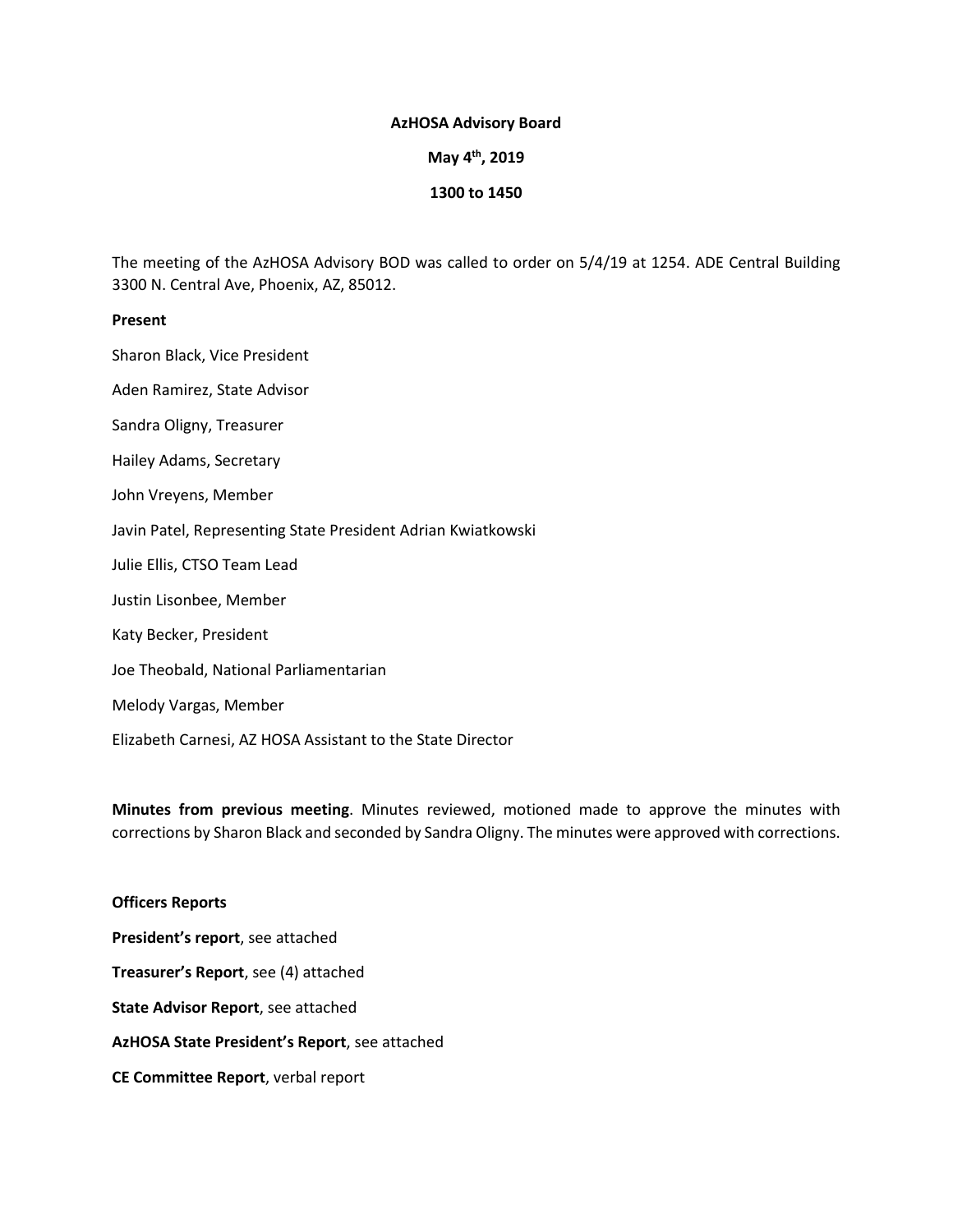## **Unfinished Business**

- 1. Bylaws Changes
	- a. Review and approve
		- i. Bylaw changes will be sent out via email once prepared. A prior meeting notice will be sent out and a teleconference meeting will be conducted, once members have had adequate time to review the bylaws, in order to approve bylaw changes.
- 2. Regional conference
	- a. Review and approve
		- i. Members were given time to review the Regional Conference Proposal during working time. Corrections made to Regional Proposal. Motion made by Sharon Black to approve the Regional Proposal with corrections, seconded by Melody Vargas. No objections to motion, motion approved.

## 3. Advisor Mentor Program

- a. Review and approve
	- i. Members were given time to review Advisor Mentor Program during working time.
- 4. Financial
	- a. Postpone to next meeting.
		- i. Previous meeting approved the review of finances by a third party. This agenda item will be moved to next meeting. Full Audit not needed as long as financial reviews are conducted every 3 years.

## **New Business**

- 1. 2019-2020 Budget
	- a. Discussion, review and approval
		- i. Aden reviewed the 2019-2020 budget with BOD members. Questions regarding budget were answered. Motion was made by Justin Lisonbee to approve 2019- 2020 budget, motioned was seconded by John Vreyens. No objections to motion. Motion approved.

Additional Items added to agenda by Aden Ramirez

- 2. Membership Options
	- a. Members were given time to review the current membership options. General membership dues, including both state and national, is currently \$20. Chapters that have full affiliation will be offered a 20% discount. Motion was made to keep the current membership options as is by Aden Ramirez and seconded by Sharon Black. No objections to motion. Motion approved.
- 3. Change of name on Chase account
	- a. Motion was made by Aden Ramirez to remove Rhonda Bohall's name from the Chase account and replace with Tanya Deer, motion seconded by Sandy Oligny. No objections to motion. Motion passed.
- 4. Doodle poll will be send out to BOD members to decide upon upcoming meeting dates.

Meeting adjourn at 1415